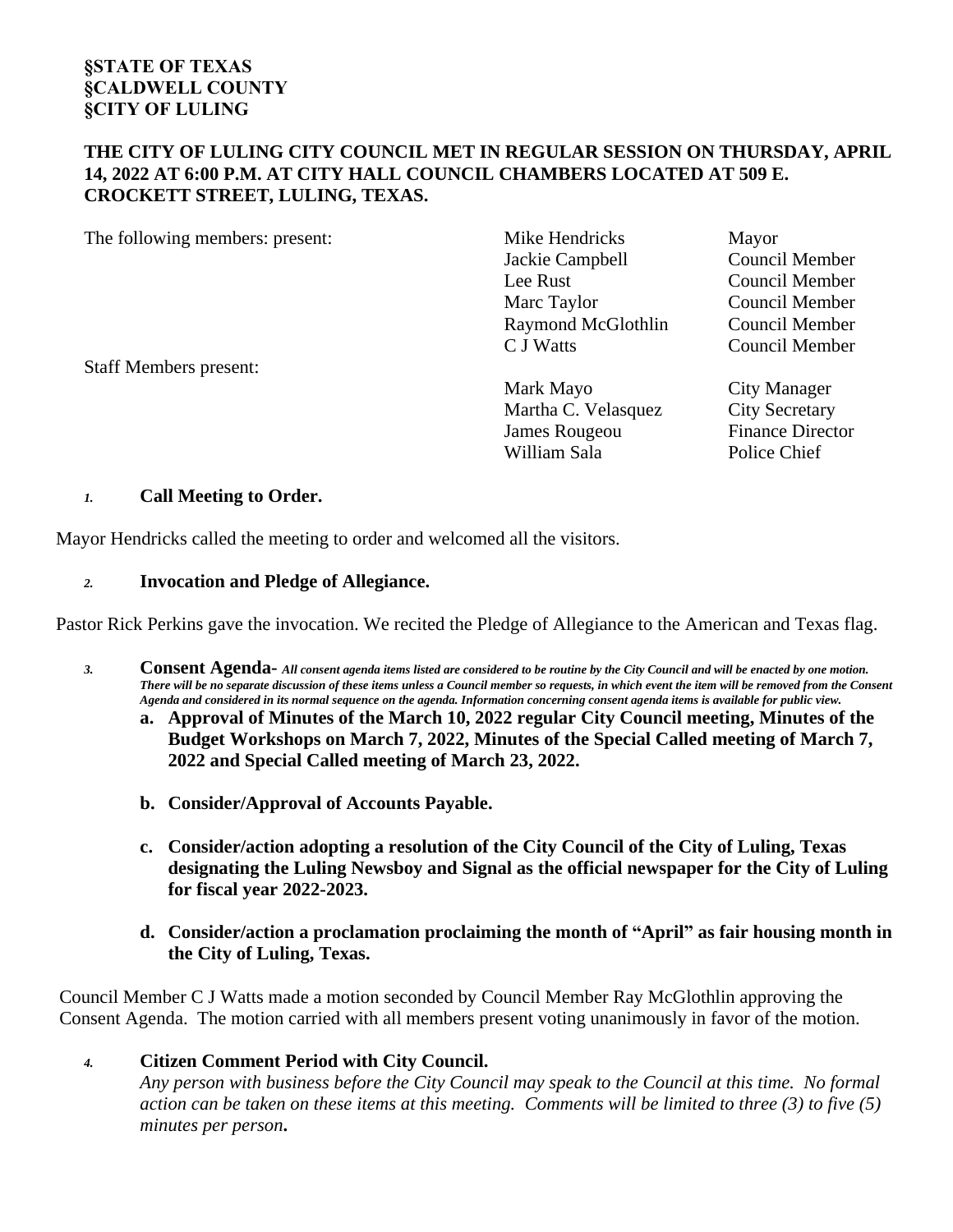Fire Chief Tom Harmon stated that Council Member CJ Watts had asked him to write down a summary of the activities that took place Saturday. Tom passed out a time line and a summary written by the single Fire Fighter that was on duty Saturday for the Council's review. Chief Harmon stated that they had help from Police Department and a bystander to help us with this structure.

We had a couple of young ladies that are Watermelon Thump Queen candidates come before Council and introduce themselves and ask for their votes if they were not committed to someone else.

Commissioner Barbara Shelton came and stated that she contacted TxDOT about putting in a traffic light at Hwy 183 and FM 86 after the accident that occurred earlier this year and that they responded to her stating that they (TxDOT) have done a study back in February and they are looking at putting in a light but at this time they do not have funds but they will be putting a light in as soon as funds become available.

Barbara Rains with the Jason Landry group came in to address the billboard they have put up on Hwy 183 on North Magnolia. She stated that she negotiated the rental of the billboard on private property. She stated that she met with Ryan DeCamp last month on the temporary banners they currently have on Pierce Street and his advice was to get a billboard. She stated that donations have paid for the banners and billboard, the rental of the billboard and those volunteers installed the vinyl on the billboard. Mrs, Rain stated that after negotiating the billboard that Ryan DeCamp told her that the number of billboards allowed for the City has been met and that the billboard could only be temporary for 30 days. She stated that she has read the ordinances and realizes that this falls under off premise signs, but she would like for the Council to make an exception because this billboard is not advertising for profit or anything they are just requesting that if anyone knows anything about this case to call the cold case unit at the Attorney General's office as the Attorney General's office suggested. She stated that she is convicted that someone here in Luling knows something about the Jason Landry case she is pleading that the Council make an exception and allow the bulletin to stay up more than 30 days.

Mayor Hendricks informed her that no action could be taken at this time.

# *5.* **Consider/action approval proposed festival layout and proposed street closures Luling Watermelon Thump Association.**

Shelley Moore stated that she still has not been able to speak to Zach but that she did speak to Susan and Susan told Shelly that she did not believe there would be a problem with the closing of street in front of the pharmacy Friday of the Thump. She stated that she stand on the statement that they are committed to work with everyone downtown.

She stated that the Watermelon Thump Association does give them parking permits for them to display on their vehicles and they are advised to park at the designated parking lot and not anywhere else.

Council member Jackie Campbell asked Shelly Moore to explain to her one more time what their plan was if Zach Allen did not agree with the closing of the street, she stated that they are committed to working with them to work this out.

City Manager, Mark Mayo and Chief Police Bill Sala stated that security could be an issue this year because Caldwell County and Guadalupe County may not be able to help out because the officers are going to other events to do security that pays a little more than the Watermelon Thump. Shelly stated that the Watermelon Thump will be competitive with the pay because they have to have security. Shelly stated that she would keep the Council updated on the events and plans for the closure of the street.

Council Member Jackie Campbell made a motion seconded by Council Member Lee Rust approving the proposal festival layout and proposed street closures for the Luling Watermelon Thump Association. The motion carried with all members present voting unanimously in favor of the motion.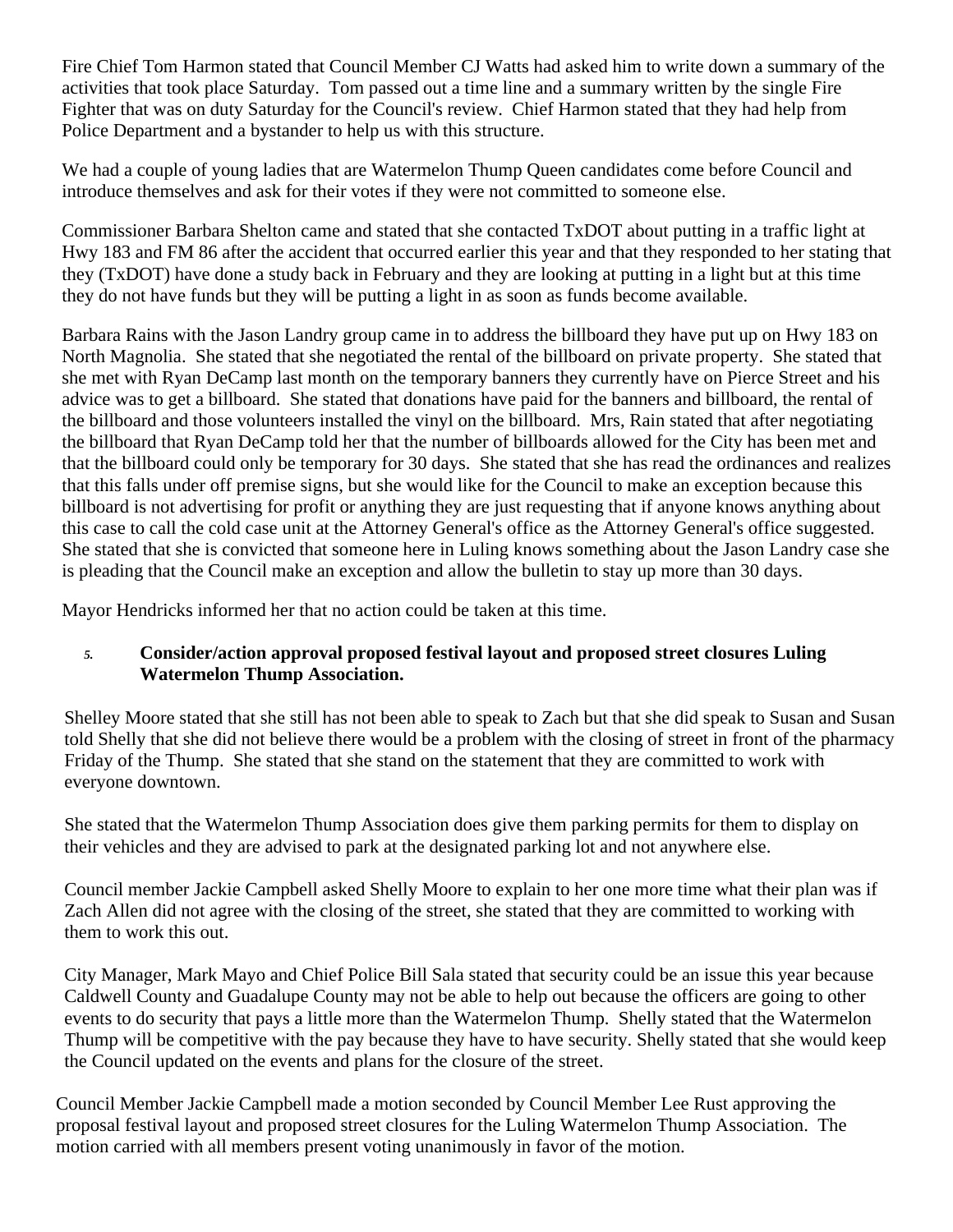## *6.* **Consider/action approving the Luling Economic Development budget for fiscal year 2022- 2023.**

Trey Bailey stated that there are 2 pages of the budget; one is the operating budget for 2022-2023. He stated that everything is basically the same as last year with the exception of the \$7,035.96 and \$4,113.00 for benefits. Benefits for insurance and retirement. The difference is the benefit packet which is \$11,148.96. Trey Bailey went over the rest of the budget and fund balance.

Council Member Ray McGlothlin made a motion seconded by Council Member Lee Rust approving the Luling Economic Development budget for fiscal year 2022-2023. The motion carried with all members present voting unanimously in favor of the motion.

#### *7.* **Consider/action reappointing CJ Watts, James Rougeou and Gilbert Guerrero to the Economic Development Corporation Board for a two year term.**

Council Member Jackie Campbell made a motion seconded by Council Member Marc Taylor approving the reappoint of CJ Watts, James Rougeou and Gilbert Guerrero to the Economic Development Corporation Board for a two year term. The motion carried with all members present voting unanimously in favor of the motion

# *8.* **Consider/action adopting proposed Library hours of operation.**

Mayor Mike Hendricks stated that he had spoken to Council Member CJ Watts and Council Member Jackie Campbell to explore and look at the hours that the Library needed to be open. Council Member CJ Watts stated that they have proposed some Library hours of operation to give citizens more time to use the library in the evenings and on Saturdays. The proposed hours would be Monday, Wednesday and Friday opening from 8:30 to 5, Tuesday and Thursday open 8:30 to 8 and Saturday open from 9-1 for a total of 52 hours.

Council Member Jackie Campbell stated they came up with these hours because citizens wanted the library to be open more hours. She stated that this is a public service that the City of Luling provides to the citizens and we need to have it open more hours to give them the opportunity to go to the library.

Mona Harmon asked if the City would back the Library in budgeting more money to make the changes. City Manager Mark Mayo stated that the Council was to set the hours of the operation of the library and it would be administration that would look at the budgeting of the library.

Council Member Jackie Campbell made a motion seconded by Council Member Marc Taylor adopting the proposed Library hours of operation for a total of 52 open hours a week. The motion carried with all members present voting unanimously in favor of the motion.

*9.* **Consider/action a recommendation from Planning and Zoning Commission in regards to a subdivision by Sidronio & Maria Hernandez in a (MH) Manufactured Home Dwelling District, for a total of 3 residential lots. The property is located at Aransas Ave., Luling, Tx. 78648 , on a tract of land with the legal description of A102 Floyd, Adolphin, Acres .47 (PID 25595) Luling, Caldwell County, Texas.**

City Manager Mark Mayo stated that this property came before the Planning and Zoning and the Council last year but there were things that we needed to do, like get the engineer to look at the street. Mark stated that Maria Hernandez had appeared before the Council last year, and that she came a couple of weeks ago to talk to Mark about this property. Mark stated that the City has done their due diligence in getting things done like getting the engineer to look at the property. This is a platted street but it has never been developed. Mark stated that what Mrs. Hernandez is requesting is to divide the lots and sell the property. She is not requesting to make a subdivision, she wants to divide and sell the lots. She is requesting to subdivide the property. Mark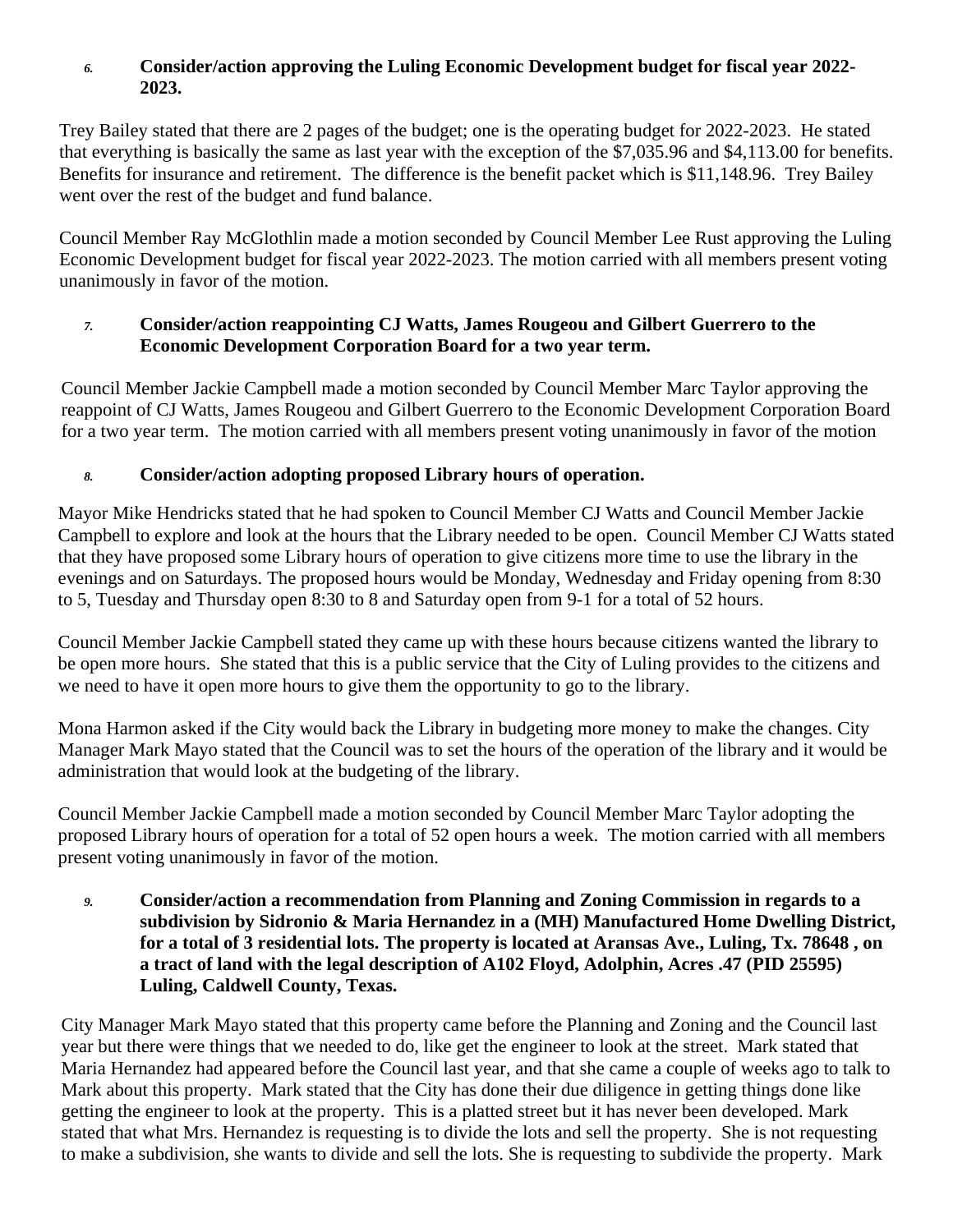stated that we are required to develop the street. It will not be in this year's budget but when we have the money we will develop the road.

Council Member CJ Watts asked if Planning and Zoning was ok with this and if there was any problem. Mark stated that this had been approved by Planning and Zoning to come before Council.

Council Member CJ Watts made a motion seconded by Council Member Raymond McGlothlin approving recommendation from Planning and Zoning Commission in regards to a subdivision by Sidronio & Maria Hernandez in a (MH) Manufactured Home Dwelling District, for a total of 3 residential lots. The property is located at Aransas Ave., Luling, Tx. 78648 , on a tract of land with the legal description of A102 Floyd, Adolphin, Acres .47 (PID 25595) Luling, Caldwell County, Texas. The motion carried with all members present voting unanimously in favor of the motion.

### *10.* **Consider/action amending ordinance 2011-O-08, Section 110-11 of the Luling Code Water rates.**

City Manager Mark Mayo stated that when we passed the budget we passed it with the contingency that we would be bringing back the Water and Sewer rates this month. Mark stated that we only increased the base fee by 50%.

The outside City limits there are a 50 % increase on the base plus a \$6 fee for being outside city limits. The price of water did not change per 1,000 rate.

Council Member CJ Watts made a motion seconded by Council Member Jackie Campbell approving amending ordinance 2011-O-08, Section 110-11 of the Luling Code Water rates. The motion carried with all members present voting unanimously in favor of the motion.

# *11.* **Consider/action amending ordinance 2011-O-09, Section 110-12 of the Luling Code Sewer rate.**

City Manager Mark Mayo stated that the sewer base rate increased by \$13.35 to \$19.36 and an increase on what we charge per 1,000 gallons from \$1.66 to \$2.62. No more winter averaging the maximum residential sewer rate is \$50.00.

Commercial rates sewer base rate increased from \$13.50 to \$19.58 and an increase what we charge per 1,000 gallons from \$1.77 to \$2.80

Council Member Jackie Campbell made a motion seconded by Council Member Marc Taylor to approve amending ordinance 2011-O-09, Section 110-12 of the Luling Code Sewer rate. The motion carried with all members present voting unanimously in favor of the motion.

*12.* **Consider/action a resolution of the City Council of the City of Luling, Texas, authorizing the procurement of professional services for implementation of U.S. Department of Commerce, Economic Development Administration EDA projects for City of Luling, Texas - Improvements and Expansion to Industrial Park and authorizing the Mayor to act as the City's Executive Officer and Authorized Representative in all matters pertaining to the execution of contracts for professional services.** 

Council Member Ray McGlothlin made a motion seconded by Council Member Jackie Campbell approving the resolution of the City Council of the City of Luling, Texas, authorizing the procurement of professional services for implementation of U.S. Department of Commerce, Economic Development Administration EDA projects for City of Luling, Texas – Improvements and Expansion to Industrial Park and authorizing the Mayor to act as the City's Executive Officer and Authorized Representative in all matters pertaining to the execution